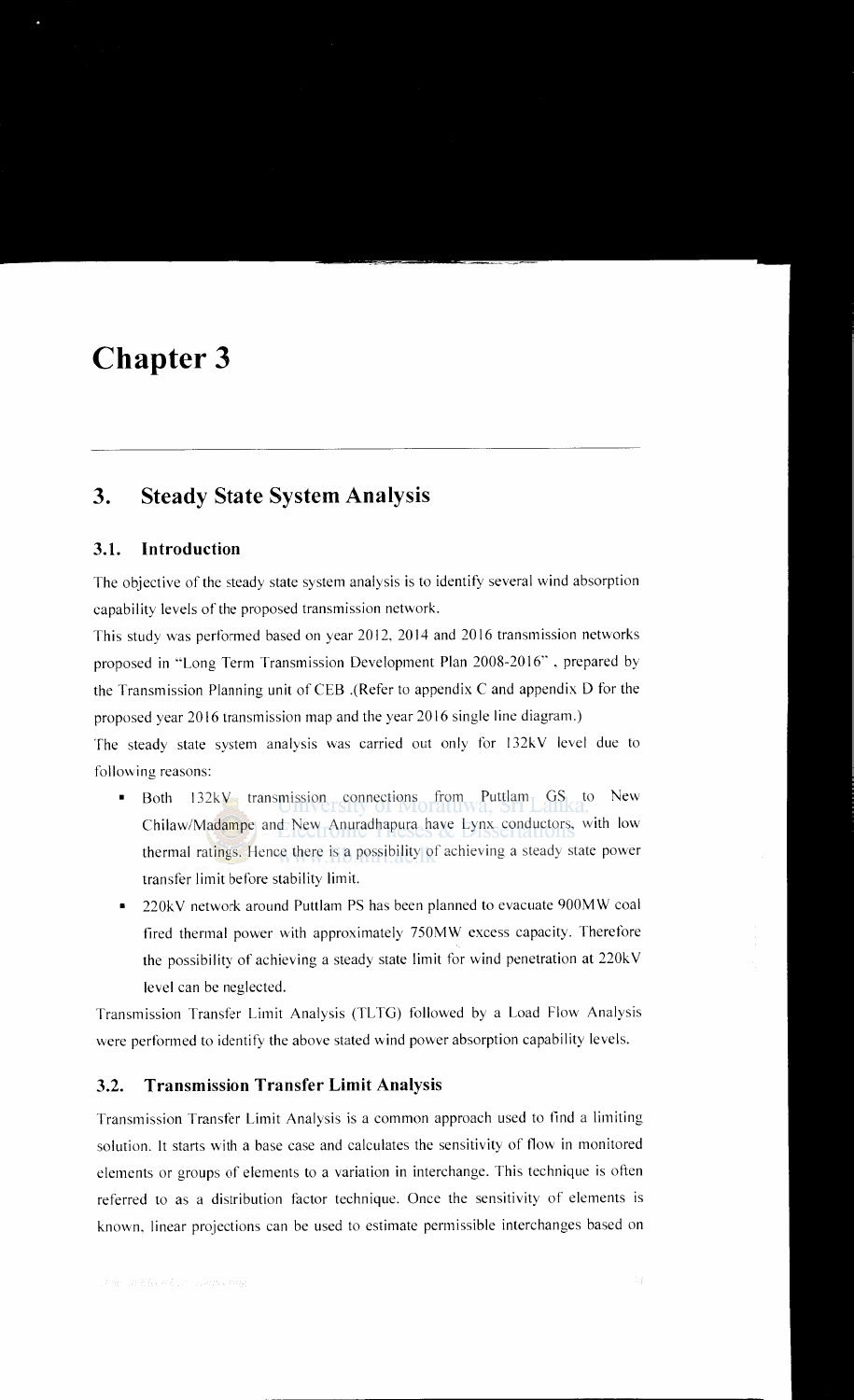thermal limits. P1, P2 and P3 in figure 3.1 represent linear line flow functions of the net import. The horizontal line rating intersects P1 imposing a limit or net import restriction. The TLTG estimates the export limit of the specified subsystem using the above explained technique.

The above approach was initially used to identify 132kV transmission line capacity limitations related to wind power absorption at Puttlam GS.

In the beginning the power system was divided in to two sectors (Study  $\&$  opposing systems shown in figure 3.2). The transmission lines connecting the two systems above were taken as the interface. Elements included in the study, opposing and interface systems are depicted in table 3-1.



Figure 3.1: TLTG approach



Figure 3.2 : Study system (A) opposing system (B) and interface used in TLTG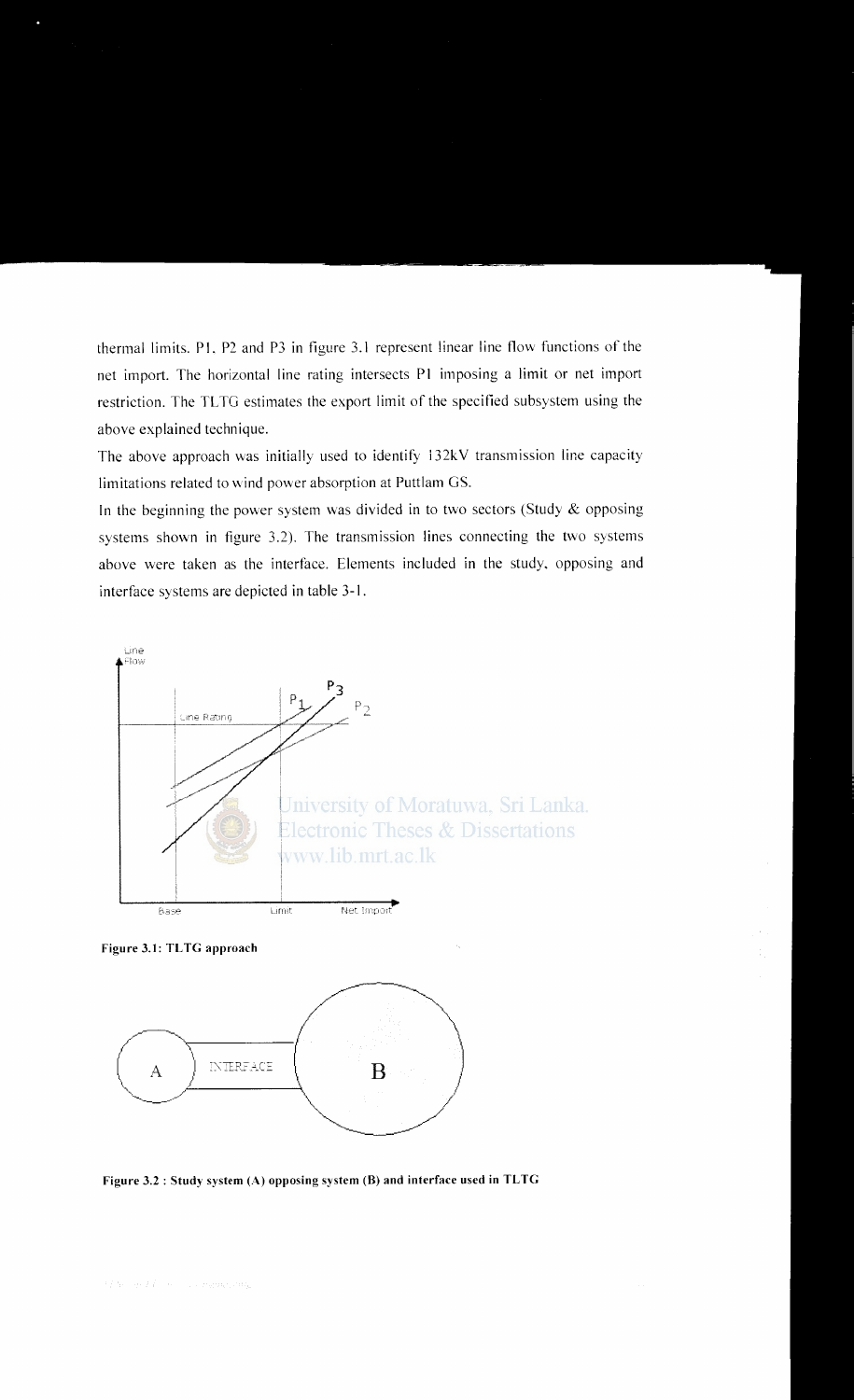| Study system [A] | <b>Opposing system [B]</b> | Interface                                                 |
|------------------|----------------------------|-----------------------------------------------------------|
| Puttlam 132kV BB |                            | Rest of the power system   Puttlam –New Chilaw 132kV line |
| Puttlam 33kV BBs | excluding<br><b>BBs</b>    | $BBs$ Puttlam – Anuradhapura 132kV line                   |
|                  | specified in A.            | Puttlam – Maho 132kV line                                 |

Table 3-1 : Study, opposing and interface elements for TLTG analysis

## 3.3. Load flow analysis

#### 3.3.1. Load flow solution

Load flow solution is a solution of the network under steady state condition subjected to certain inequality constrains under which the system operates. These constrains can be in the forms of load nodal voltages, reactive power generation of the generators and the tap setting of a tap changing under load transformer etc.

Load flow solution is essential for designing a new power system as well as for extending existing power systems. This analysis requires the calculation of numerous load flows under both normal and contingency operating conditions.

### 3.3.2. Planning criteria

During the synthesis of transmission development plan, it is targeted to meet the planning criteria to ensure quality and reliable supply under normal operating conditions as well as under contingencies. The adopted contingency level for the planning purposes is N-1, i.e. outage of any one element of the transmission system at a time.

Under normal operating conditions, the equipment (transmission line, transformer and etc.) loading limit is considered as 100% of the respective thermal limit and under contingency situation the allowable equipment loading limit is considered as 120%.

The permitted voltage deviations at any live busbar of the network under normal and contingency conditions are depicted in the table below:

| Voltage level | Allowable voltage variation $(\% )$ |                   |  |  |
|---------------|-------------------------------------|-------------------|--|--|
|               | <b>Normal</b> condition             | N-1 condition     |  |  |
| $220$ kV      | $\pm$ 5%                            | $-10\%$ to $+5\%$ |  |  |
| 132kV         | $\pm 10\%$                          | $\pm 10\%$        |  |  |
| 33kV          | $\pm 1\%$                           | $\pm 1\%$         |  |  |

|  | Table 3-2: Allowable range of voltage variations |  |  |  |
|--|--------------------------------------------------|--|--|--|
|--|--------------------------------------------------|--|--|--|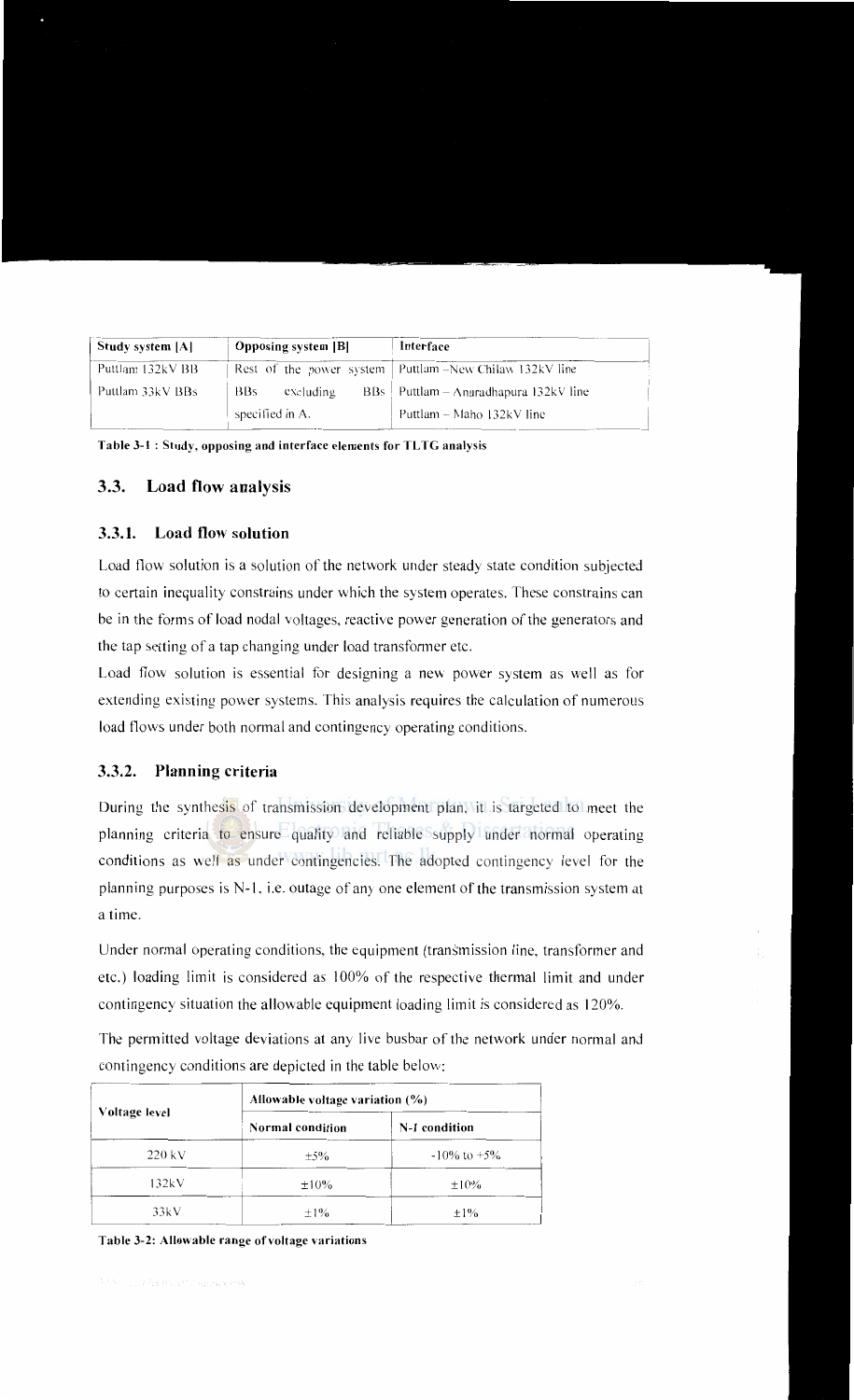#### **3.4. Steady state simulation procedure**

Two system loading scenarios were considered during the steady state system analysis. They are the day peak and night peak loading scenarios.

Initially TL TG was performed only the for day peak scenario as this becomes more critical when considering branch thermal ratings (i.e. branch thermal ratings are fairly low during day time due to temperature effect). Several transfer limits were identified for each year with a set of network improvements during the TLTG analysis.

Then the load flow simulations were performed for both day peak and night peak loading scenarios to verify the results obtained during TLTG analysis.

Both normal and N-1 operating conditions were considered during the above analysis.

It was assumed that all transmission development proposals that are listed in the "Long Term Transmission Development Plan 2008-2016" would be implemented timely.

### **3.5. Results and conclusions**

Power absorption capabilities identified using the above described method is listed in table 3-3.

| Power absorption<br>capability<br>Year |                                                    | University of Moratuwa, Sri Lanka.<br><b>Electronic Theses &amp; Dissertations</b> |  |  |
|----------------------------------------|----------------------------------------------------|------------------------------------------------------------------------------------|--|--|
| Level                                  | <b>Amount</b><br>(MW)                              | <b>WWW.lib.nimage.uk</b>                                                           |  |  |
| 1                                      | 50                                                 | None                                                                               |  |  |
| 2010                                   | 100                                                | Upgrade Puttlam-Pannala 132kV line to operate at 75°C                              |  |  |
|                                        |                                                    | Upgrade Puttlam-Madampe 132kV line to operate at 75°C                              |  |  |
| $\mathbf{1}$                           | 50                                                 | None                                                                               |  |  |
|                                        | 180                                                | Upgrade Puttlam-Pannala 132kV line to operate at 75°C                              |  |  |
|                                        |                                                    | Upgrade Puttlam-Madampe 132kV line to operate at 75°C                              |  |  |
|                                        |                                                    | Upgrade Habarana - Anuradhapura 132kV line to operate at 75°C                      |  |  |
|                                        |                                                    | Switch off Kelaniya - Kolonnawa 132kV line                                         |  |  |
| 1                                      | 30                                                 | None                                                                               |  |  |
|                                        | 190                                                | Upgrade Puttlam - New_Chilaw 132kV line to operate at 75°C                         |  |  |
| 2014                                   |                                                    | Upgrade Habarana - Anuradhapura $132kV$ line to operate at $75^{\circ}C$           |  |  |
|                                        |                                                    | Re-string Puttlam - New Chilaw 132kV line using Zebra                              |  |  |
| 3                                      | 360                                                | Re-string Puttlam - Anuradhapura 132kV line using Zebra                            |  |  |
|                                        |                                                    | Upgrade Habarana - Anuradhapura 132kV line to operate at 75°C                      |  |  |
|                                        | 120                                                | None                                                                               |  |  |
| $\overline{c}$                         | 280                                                | Upgrade Puttlam - New_Chilaw 132kV line to operate at 75°C                         |  |  |
|                                        | $\overline{c}$<br>$\overline{2}$<br>$\overline{2}$ |                                                                                    |  |  |